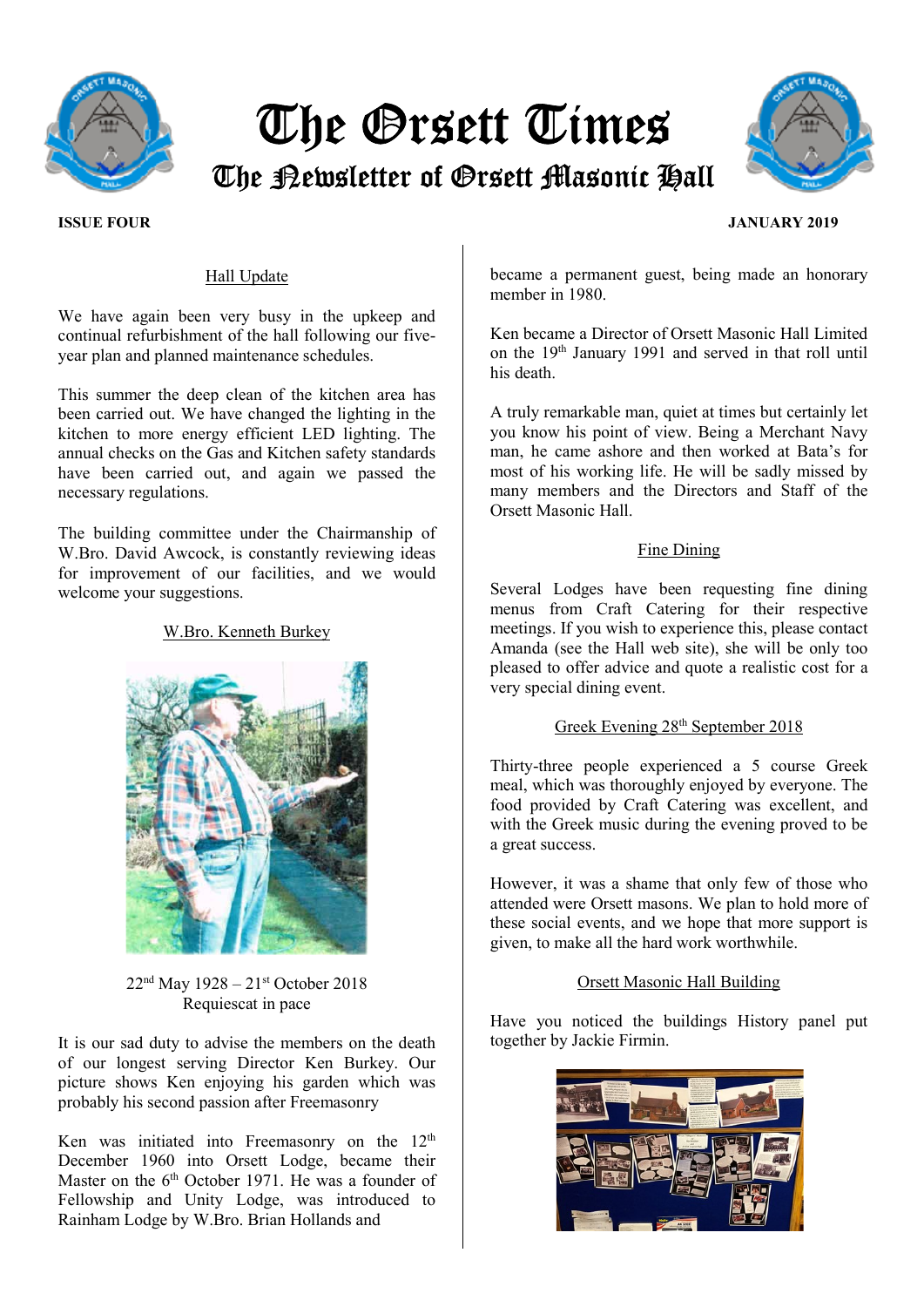# Centenary of Armistice Day Lunch Sunday  $11<sup>th</sup>$  November

We held a Lunch on Remembrance Day at Orsett Masonic Hall on Sunday  $11<sup>th</sup>$  November 2018 to commemorate the Centenary of the Armistice of the 1914 – 18 First World War.



Ninety-two people sat down to a traditional meal of Leek and Potato Soup with Homemade Soda Bread, Roast Beef with Yorkshire Pudding and Vegetables and the Dessert was Spotted Dick with Custard. This excellent meal was supplied by Craft Catering and delivered by their team of Waitresses who were complimented for their smartness and polite manner.



The decorations in the Dining Hall, Bar and Entrance Hall were superb with flags, First World War Posters mixed with Christmas decorations. Some artefacts were supplied by Stanford-Le-Hope Lodge but mainly by Jackie Firman who created the design of the rooms and the tables.



Between each course First World War Poems were read by Graham Larke, the emotion of which prompted others, including Jackie to read their own contributions. The wonderful atmosphere that was created was enhanced by a singalong of First World War Songs lead on the organ by Maestro Bob Allder. A raffle was held which raised £600 for the British Legion all the magnificent prizes being donated, including some from the local shops.



### Shares

The Board of Directors are continually updating our share register. According to the Memorandum and Articles of the Company, all shareholders must be either a Lodge or a member of a Lodge, who meets at Orsett Masonic Hall.

If you know of any Brethren who are no longer members of your Lodge, please advise them that their shares must either be transferred to a Lodge or a Brother who meets at OMH otherwise the shares will become null and void. Likewise, if you are aware of a widow, or family member who may own shares, the same rule applies.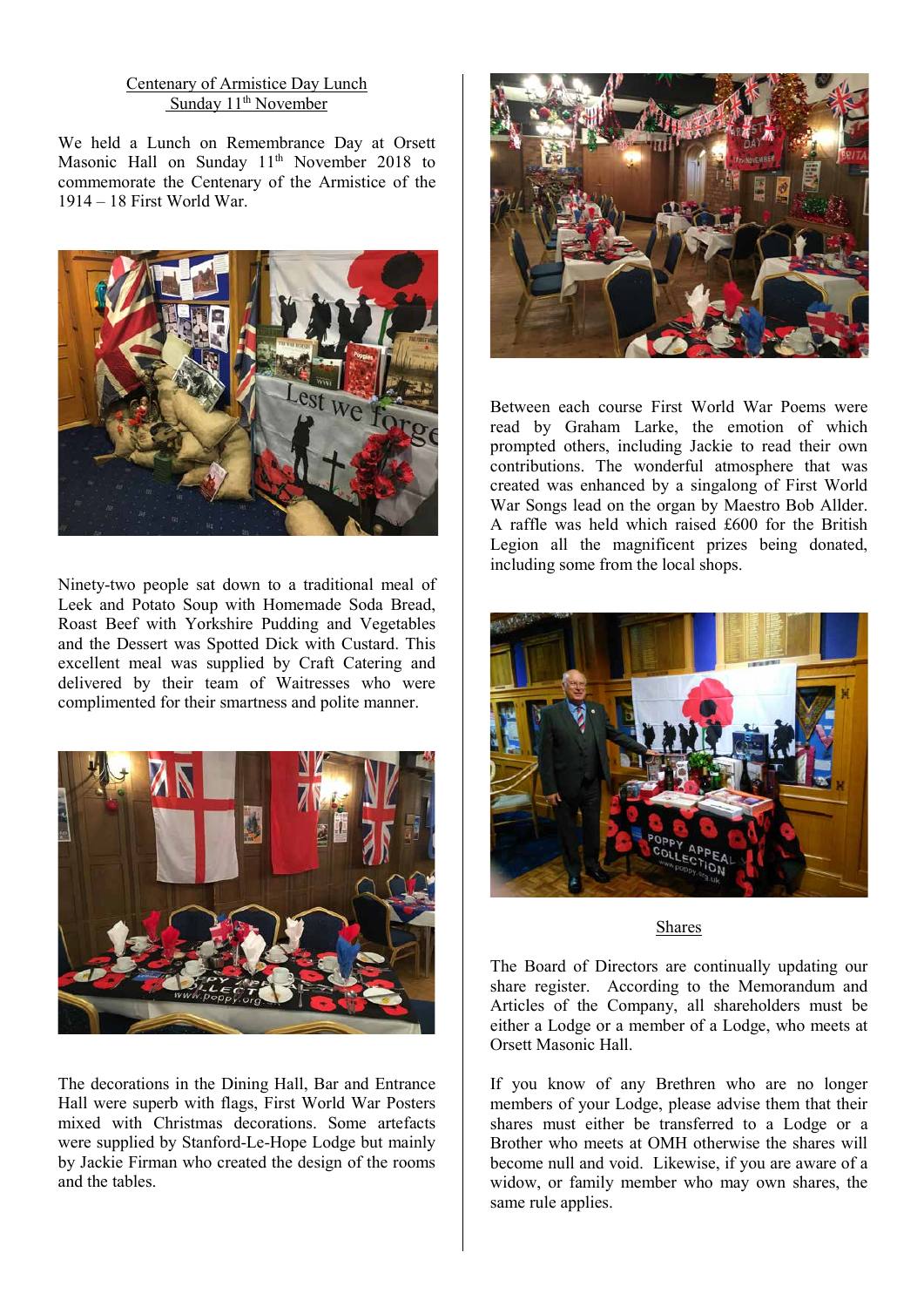# Hall Bookings

The hall is available to hire for private or business functions. For more details, visit the OMH website.

All hall bookings must be made through Brian Smith and his contact details are e-mail: b.s.smith@sky.com.

Your booking will be confirmed by Brian and will appear on the Bookings Calendar which can be found on the website: www.omhl.co.uk

> Burma Star Association Annual Wreath Laying Ceremony



On Saturday 18th August the nearest Saturday to V.J. day, the Annual Wreath laying ceremony took place at the Burma Star Remembrance Garden in Wingfield Drive Orsett, at 11.00 a.m.

It was attended by the Lord Lieutenant of Essex, the local Rector, local Councillors and many other people including war veterans. Freemasonry was represented by the Deputy Provincial Grand Master V.W.Bro. Paul Reeves.

The event has become a regular occasion on the Orsett Village calendar, and we hope promotes Freemasonry in the community.



After the ceremony at the garden everybody returned to Orsett Masonic Hall where refreshments provided by us, were served.

# Museum

Again, a special thank you to Jackie for keeping our museum up to date. Several new items have been added, more historic masonic jewels and a number of booklets, one of which was mentioned in the last newsletter giving an insight to early Freemasonry in Grays.

Please have a look at the publications, as they are very interesting.

# Cancellation of Lodge of Instruction

Should it become necessary to cancel a Lodge of Instruction, please can you advise the Hall Manager, Jackie Firman on 07758-237726 or e-mail: jfdiver@live.com as soon as possible.

# Changes of Lodge Secretaries or Treasurers Details

Should either your Lodge Secretary or Treasurer's contact details change please can you advise Brian Smith on  $b.s.$ smith@sky.com. To enable us to provide the correct service to Lodges it is imperative that we have the correct contact details.